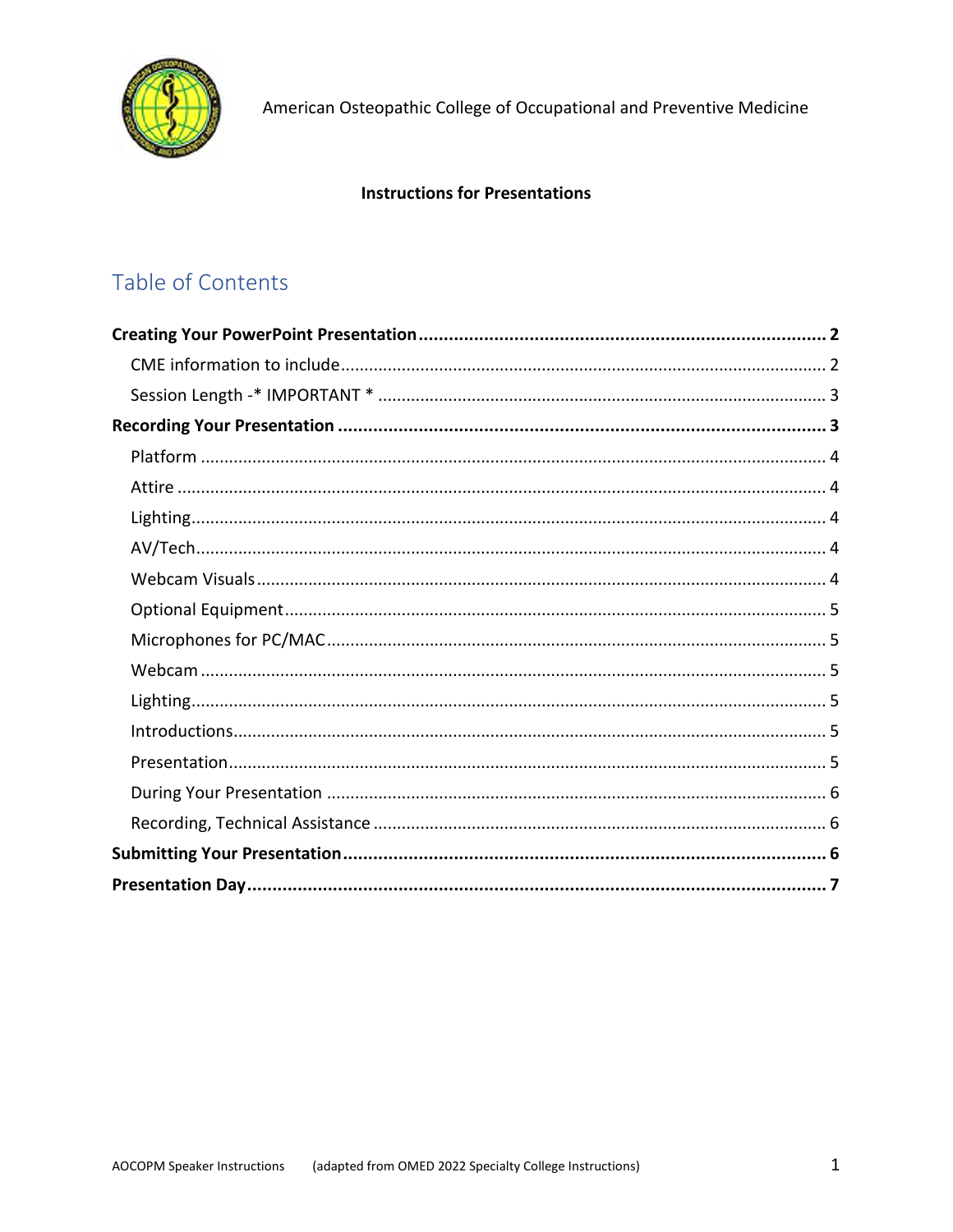# Creating Your PowerPoint Presentation

## **Note: All presentations must be pre-recorded. These recordings will be used on the virtual platform for 30 days after OMED22 to offer a full conference experience for all attendees.**

If you have not yet created your presentation,

- Use the provided PowerPoint Template to create your presentation
- There are multiple slide types to choose from. You'll change the slide title, add content, and revise the following slides as necessary:
	- **o** Presentation Title
	- **o** Section Break Title
	- **o** Tables
	- **o** Chart/Image
	- **o** And More

If you have created your presentation, see the "Submitting Your Presentation" section.

#### CME information to include

In a slide after your title slide, but before your presentation starts, you must include statement of any relevant financial relationship disclosures. Please include the following information: Your Name; The name of the commercial interest(s); The nature of the relationship you have with each commercial interest. This information must match what you provided on your speaker disclosure statement form. If anything has changed or is different from what was provided on your disclosure statement form, please contact ronda@aocopm.org .

Disclosure **must never include the use of a corporate logo**, trade name or a product-group message of a commercial interest.

If you don't have any relevant financial relationship(s), include a statement that you do not have any relevant financial relationships.

Examples are below: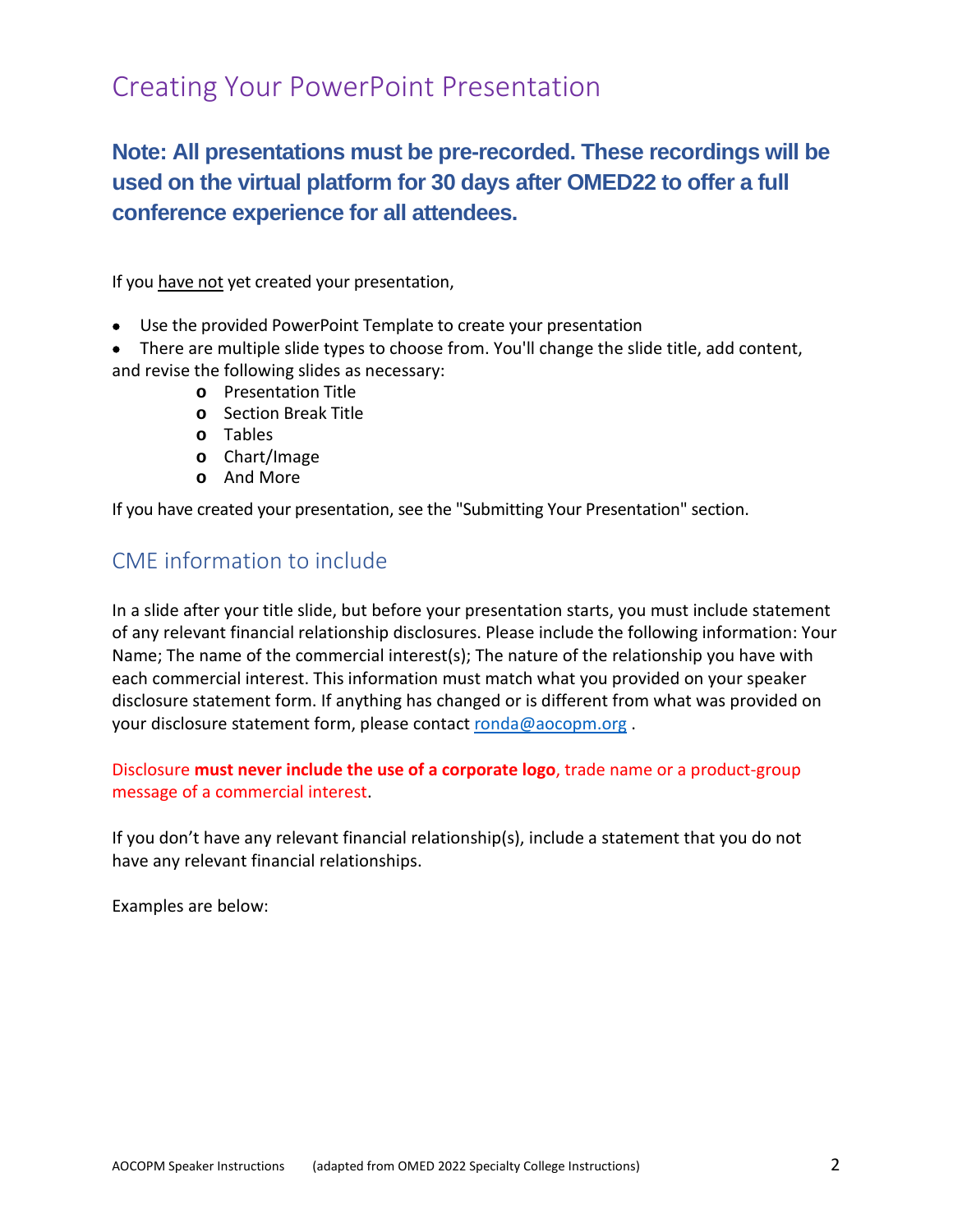# **Disclosures**

# Sam Smith, DO - Speaker

.I have no relevant financial relationships.

**Disclosures** 

# Amy Carpenter, DO - Speaker

• Merck - Consultant; Elsevier - Royalties

Presentations must give a balanced view of therapeutic options. Use of generic names will contribute to this impartiality. If the CME educational material or content includes trade names, where available trade names from several companies should be used, not just trade names from a single company.

## Session Length -\* IMPORTANT \*

Pre-recorded sessions must fall into the minute requirements listed below to receive intended credit. For the live in-person sessions, the minute requirement remains but it is the speakers' responsibility to incorporate Q/A.

| Length of Program in Minutes | <b>Credits</b> |
|------------------------------|----------------|
| $10-23$ (minutes)            | 0.25           |
| 24-37                        | 0.50           |
| $38 - 52$                    | 0.75           |
| $53 - 69$                    | 1.00           |

# Recording Your Presentation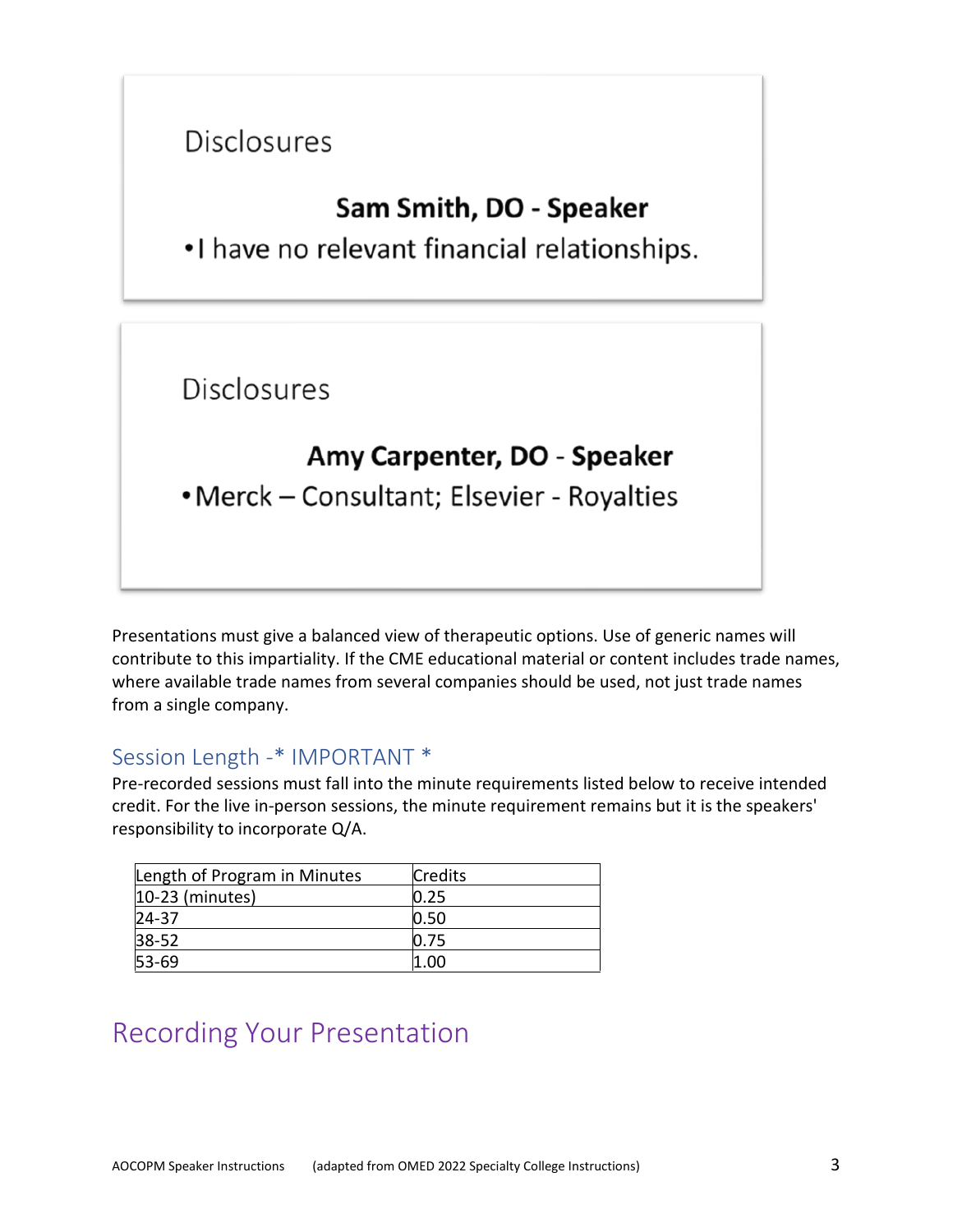## Platform

- 1. If you do not already have a Zoom account, create one here: https://zoom.us/signup
- 2. Once your zoom account is set-up, use either of the following tutorials to review a stepby-step walkthrough of recording your presentation. There are links for using either a PC or MAC:
	- a. Windows/PC: https://www.youtube.com/watch?v=xcbntMmc2aE&feature=youtu.be b. Apple/MAC:
		- https://www.youtube.com/watch?v=9UXponS4lG0&feature=youtu.be

#### Attire

 Be comfortable and be yourself but try to avoid busy patterns (stripes can make people dizzy!) that will provide a distraction to the content. Solid colors, especially jewel tones work well. For example, sapphire blue, ruby red, amethyst purple, citrine yellow, or emerald green.

### Lighting

 The placement of lighting is important. The light should be placed in front of you, not behind you. Wipe out any additional lighting from office windows etc. that may interfere with the clarity of the video stream.

## AV/Tech

- Mute anything else in your office that beeps or buzzes, so you don't distract yourself or others in the audience. This includes closing email and turning off calendar alerts.
- The best way to avoid audio feedback is to wear a headset, earbuds, air pods, etc. and change your computer's audio settings to be input and output through the headset and its mic, but you can certainly use your computer's built-in microphone.
- If you have a hardline internet connection at home, then we suggest you use it. If you do not have one, use a high-speed internet connection.
- If you will be using a laptop, plug it in and leave it plugged in. This stops the laptop from disabling certain power/battery functions and is a backup in the event you forget to charge it!
- If you are using speaker notes, they need to be in your PowerPoint slide notes sections. These notes will show in the presenter studio interface underneath your slides on a "mini down screen" window. Only you will see these notes. The area for this is rather small, so it is also recommended to have a printed copy or otherwise accessible copy nearby.
- Close out of all applications other than the window browser you are using.

#### Webcam Visuals

 Adjust the laptop or your webcam so that your head and shoulders take up the majority of the frame. If you need to, put the computer on a stack of books or close the cover of your laptop just enough to fill the frame. Ideally, the camera will be capturing you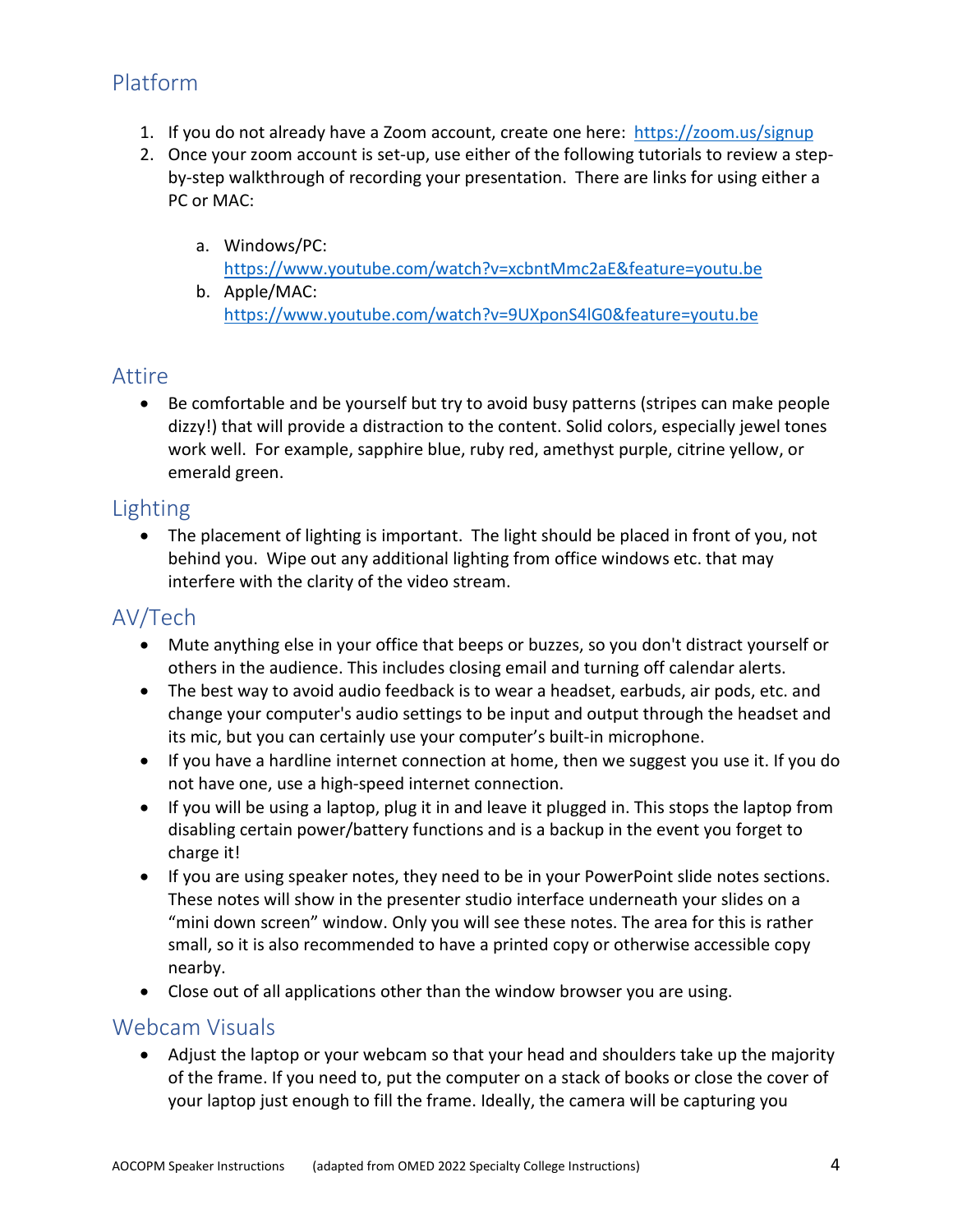straight-on or looking slightly down on you (most flattering like in selfies). If the camera is below you, you'll magically grow double and triple chins.

 This creates an illusion that you are talking directly to the person watching and provides a more personal connection.

## Optional Equipment

 For those interested in using higher-quality microphones and/or cameras, here are some recommendations:

## Microphones for PC/MAC

**Blue Snowball**

#### Webcam

**Logitech - C920S HD Webcam**

#### Lighting

**LED Ring Light**

## **Introductions**

Your introduction will be more important than ever. You will want to introduce yourself and establish the groundwork for your session within the first few minutes to get the audience hooked. A good introduction will meet the following objectives:

- Capture the audience's attention
- Motivate the audience to listen by relating the topic to their frame of reference
- Establish your credibility on the topic
- Present your purpose (that is, your exact purpose or a variant of it)
- Preview your main points (today, I will talk about…)
- Provide COI disclosures

#### Presentation

- Address each learning objective
- Prepare fair and balanced presentation that is objective and scientifically rigorous
- Remove personal patient information from PowerPoint slides (e.g., is patient name on an X-ray in slide?)
- Remove all commercial logos and/or brand names from presentations (use generic name if needed)
- Use 16 x 9 format for the slides and font size of at least 28 for all bullet points on slides. (Anything smaller will not be legible to learners)
- Not more than 3-4 bullet points per slide use more slides if needed
- If slides have a dark background, you may only use white font (other colors are not legible)
- For at least first 2 slides, the title and COI disclosure, use the Virtual OMED 2020 PowerPoint template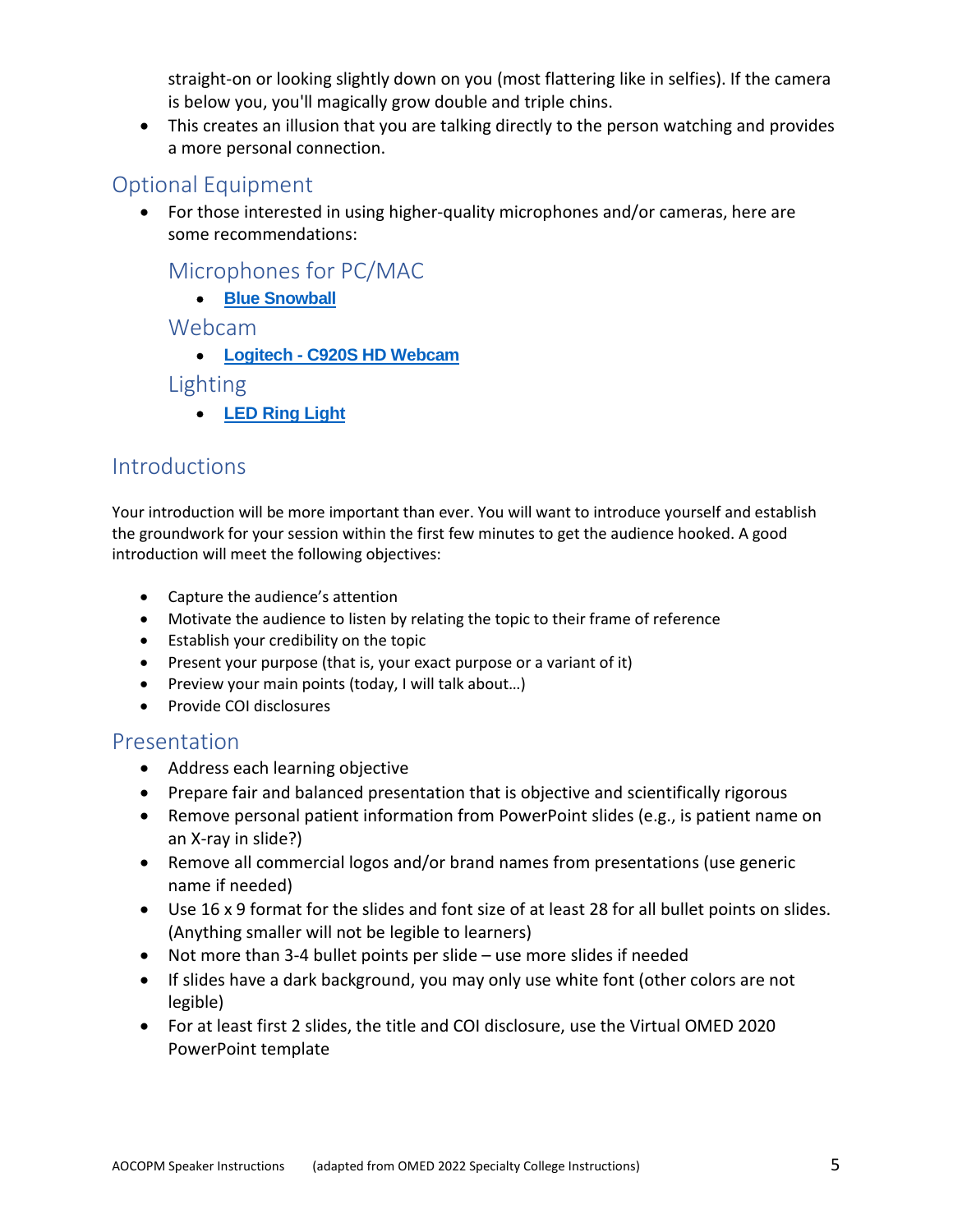- Time your presentation to include your introduction and required disclosure announcements by moderator and brief question/answer period at end and conclude on time.
- Use the same title submitted to your specialty college to establish consistency across all conference materials

#### During Your Presentation

- Be Real. People build trust through eye contact and body language. Create a connection with your virtual audience by doing the following:
	- o Look into the camera directly and fight the temptation to look down at your notes.
	- o Simulate your intended audience with topic-driven photos of real people.
	- $\circ$  If possible, stand up and deliver your message as if you are giving the presentation to a live room. Stay in one place, without moving.
- Keep It Interesting. Provide clear slides that are easy to digest without an overabundance of details and information on any one slide.
- Use your voice to guide viewer attention. Vary the volume, speed, and pitch of your voice.
- Speak in a way everyone can understand. Try to avoid long words when short ones would do. Use the active voice rather than the passive one. Try not to use a foreign phrase or jargon when a plain language equivalent is usable.
- Eliminate Distractions. To ensure that you do not distract yourself or your audience, use the following guidelines:
	- o Remove rustling papers, email pop-ups, and your mobile devices.
	- o Ask a moderator to field incoming questions from your attendees.
	- o Log into the meeting at least half an hour early.
- Don't rely only on slide pointers or annotation tools provided on Web conferencing platforms.
- Have Fun. If your virtual presentation gives you and your audience the opportunity to laugh, smile and connect, it will be a rewarding experience for everyone. Happy people retain information better and longer than bored or disinterested ones.

## Recording, Technical Assistance

Jeff and Ronda (office manager) can help you with technical assistance: jeffrey@aocopm.org, 800-558-8686, ronda@aocopm.org

If you want help with your recording, reach out to Jeff or Ronda well before the due date to ensure they have time to schedule your recording session.

# Submitting Your Presentation

Please submit your final recordings as MP4 files as soon as they are available. You may email them to ronda@aocopm.org.